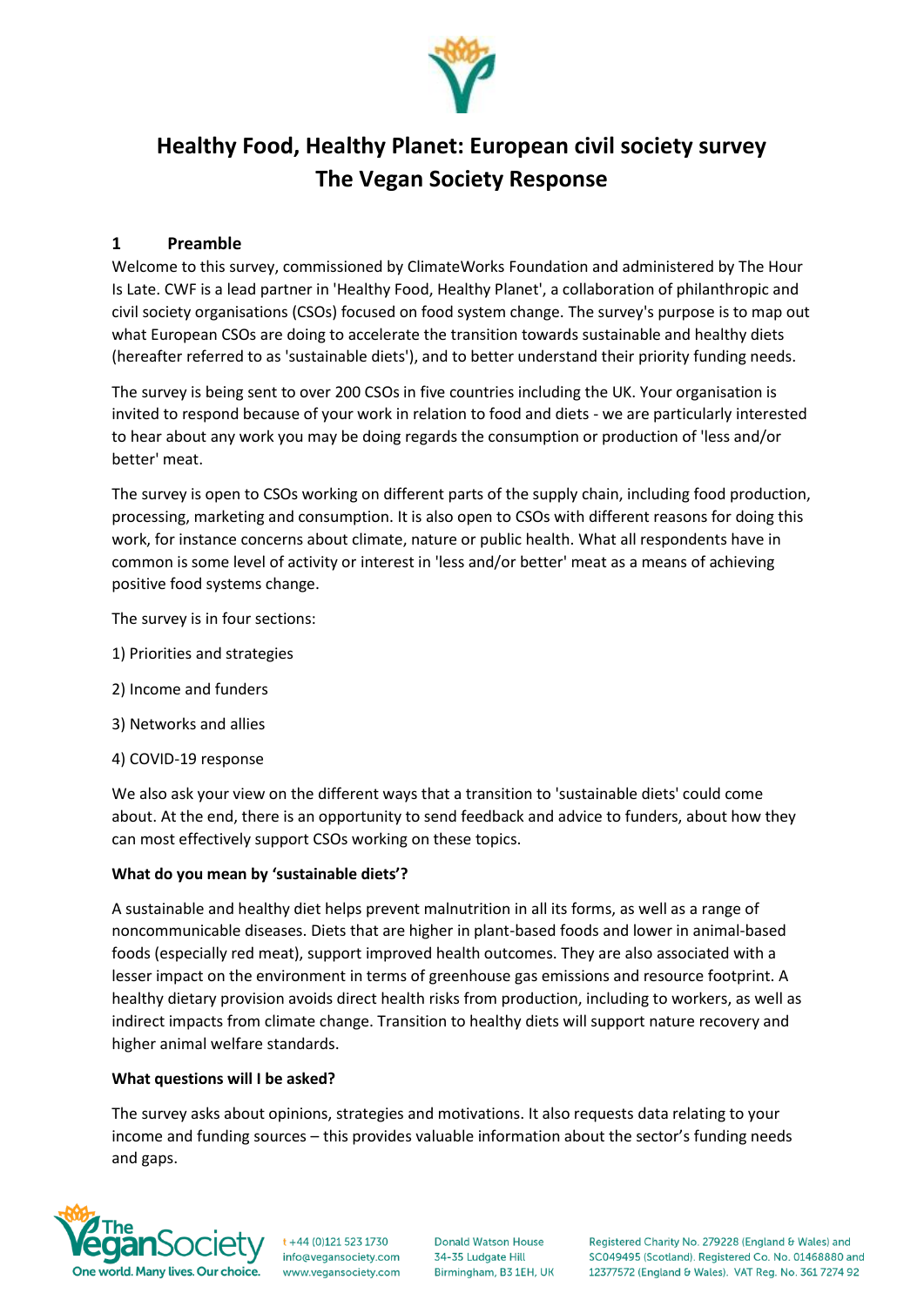## **2 The Form**

#### *Organisational priorities: Motivations for 'sustainable diets' work*

2. *Why does your organisation work on 'sustainable diets'? Please tell us which of the following factors motivate you to do this work. Rank as many as you like, with 1 = most important.* 

- 1. Improve animal welfare (e.g. reduce animal suffering, consume fewer or no animals)
- 2. Prevent global biodiversity loss (e.g. halt clearance of natural habitats)
- 3. Restore wildlife at national or local level (e.g. pollinators, birds, insects)
- 4. Mitigate climate change (e.g. reduce GHG emissions)
- 5. Improve public health (e.g. curb antibiotic resistance, tackle obesity)
- 6. Improve global food security (e.g. through a more just use of food resources)
- 7. Rebalance power within food system (e.g. reduce dominance of large industrial actors)
- 8. Improve conditions for meat industry workers (e.g. health and safety, pay etc)
- 9. Support small-scale farming and rural communities (e.g. agroecological approaches)
- 10. Support consumer rights and choice (e.g. through product labelling & innovation)
- 11. Prevent local environmental harms (e.g. air and water pollution, soil degradation)
- 12. Tackle food justice issues within my country (e.g. food insecurity, food waste)
- 13. Celebrate food culture and heritage (e.g. as advocated by the 'Slow Food' movement)

#### 3. *Other motivations/ any comments?*

"We seek a world where humans do not use, nor have any need to use, non-human animals for our purposes, leaving them free to thrive on their own terms. The use of non-human animals on industrial scales in our current globalised food system is completely inconsistent with both their own needs, and our need for sustainable food."

#### *Organisational priorities: Geographic focus of 'sustainable diets' work*

*4. What is the geographic focus of your 'sustainable diets' work? Please estimate what percentage of this work takes place at each geographic scale below. Answers must add up to 100%.*

- Local (within a specific community or set of communities) 2%
- Regional (within UK) 5%
- National 75%
- European Union member states 2%
- European Union institutions (i.e. Commission, Parliament, Council level) 5%
- International (in one or more countries outside UK and EU) 5%
- Global institutions (e.g. United Nations, OECD, World Trade Organisation) 4%
- Other 2%

## *5. If you do 'sustainable diets' work in countries other than the UK, please tell us where? Name as many countries as apply.*

We provide information about healthy plant-based diets on our Web site which is broadly applicable to many communities e.g. USA, EU, Canada, India, South Africa, Australia, New Zealand. Our work on sustainable land management for plant-based food production is more specific to temperate regions, and the UK.



t +44 (0)121 523 1730 info@vegansociety.com www.vegansociety.com

**Donald Watson House** 34-35 Ludgate Hill Birmingham, B3 1EH, UK

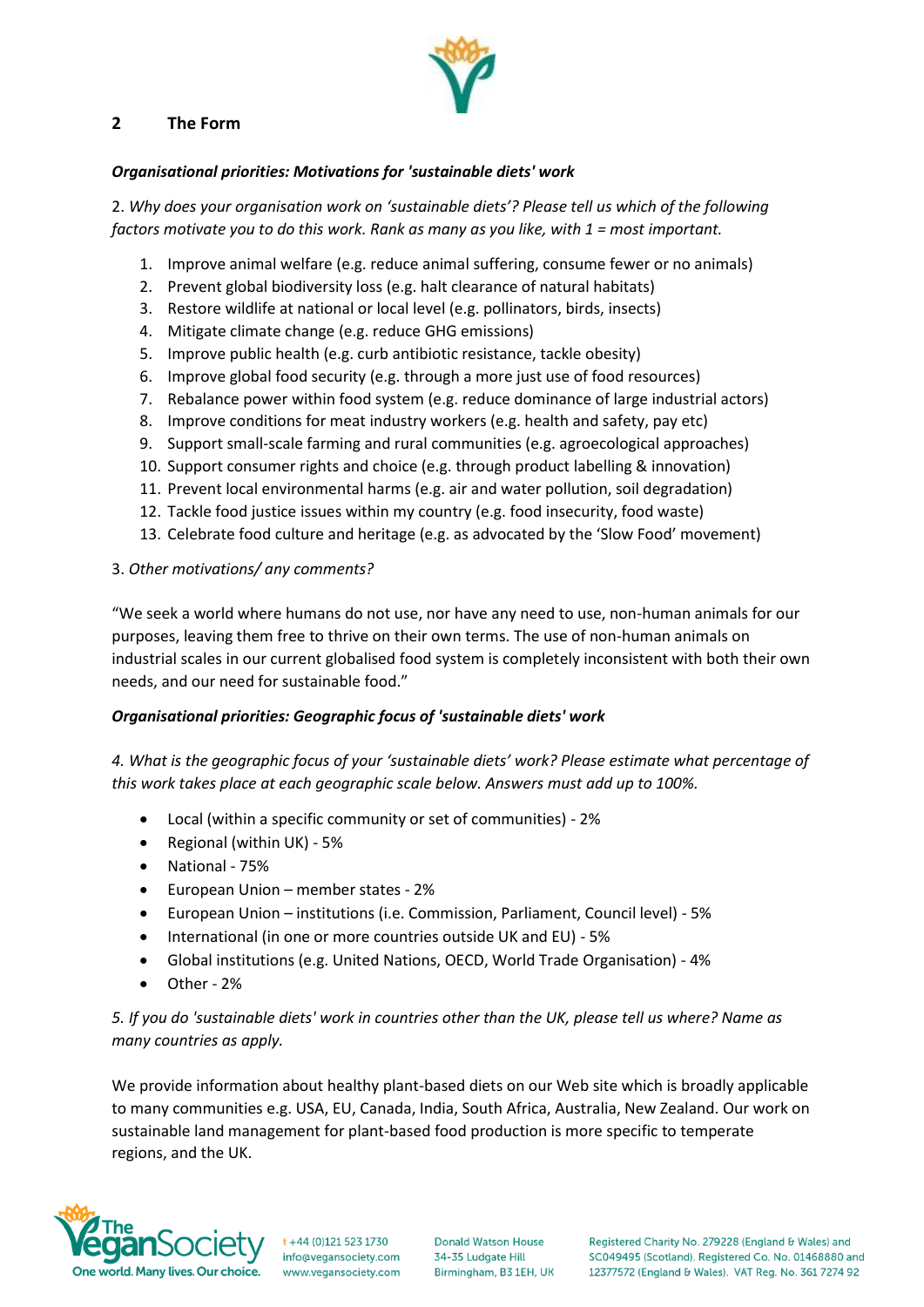

*6. What strategies does your organisation use to deliver its 'sustainable diets' work? Please estimate what percentage of your work effort goes towards each approach below. Answers must add up to 100%.*

- Civil society coalitions and capacity-building (e.g. running networks, knowledge-sharing) 5%
- Activism and campaigning (e.g. public campaigns, petitions, protests) 5%
- Lobbying or advocacy (e.g. influencing policy and politics) 10%
- Research and analysis (e.g. scientific or policy-oriented) 10%
- Behaviour change campaigns (e.g. to encourage healthier diet choices) 15%
- Strategic communications (e.g. developing frames and narratives that tell our stories better) - 5%
- Food producer networks (e.g. co-operatives, organic farming or agroecology networks) 5%
- Auditing & practical business engagement (e.g. accreditation, certification, monitoring) 20%
- Entrepreneurship (e.g. setting up new businesses or business models) 5%
- Public procurement (e.g. changing purchasing policies of government) 5%
- Direct service delivery (e.g. community gardens, food sharing networks, humanitarian aid) 5%
- Legal activity (e.g. litigation) 5%
- Other/ don't know (please specify below) 5%

## *7. Other approaches/ any comments?*

Grass-roots capacity through Community Network, and support for small Vegan Trademark food companies.

*8. Please describe up to five food policy or governance changes that you personally believe work well, and could be scaled up (in intensity, extent, or both) in support of 'sustainable diets'.*

*Policy change #1:* Good plant-based & vegan-friendly options for all food types (main dishes, desserts etc.) on every public sector menu.

*Policy change #2*: Financial and other support for food producers (land managers/farmers), manufacturers & retailers who wish to move away from products made using animals, toward plantbased food solutions.

*Policy change #3:* Free community cooking lessons, e.g. in school kitchens, where affordable/free fruit, vegetables, grains are provided with open-to-all classes in cooking plant-based / vegan friendly popular and nutritious meals.

*Policy change #4*: Green protein – make the transition towards healthy, sustainable plant-based protein a key, specific food policy priority.

*Policy change #5:* Consistent leadership in fair and sustainable food. Every food policy and practice in the UK modelling fair, sustainable practices that will benefit the global food community.

*9. To what extent does your organisation use 'less and/or better meat' as a frame or focus in its 'sustainable diets' work? Please select the phrase that best completes this statement:*

*"Less and/or better meat is..."* ...never a focus of our work"

*Other (please specify):* We support transitions to fully plant-based, vegan-friendly food systems.



 $t + 44$  (0)121 523 1730 info@vegansociety.com www.yegansociety.com

**Donald Watson House** 34-35 Ludgate Hill Birmingham, B3 1EH, UK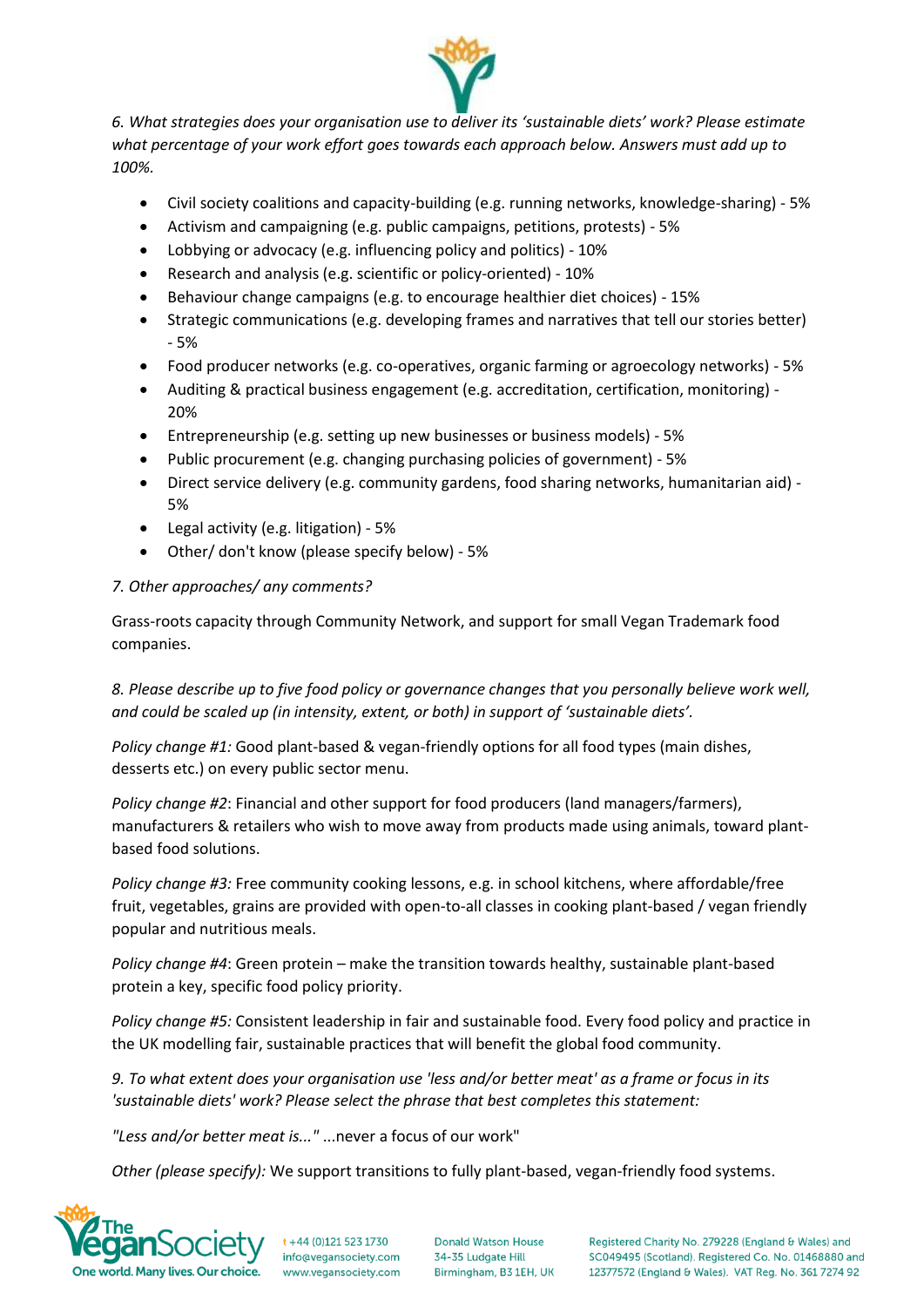

*10. Why has your organisation chosen not to focus on 'less and/or better meat' at this time? Could you see this changing in future?*

"We are working for a fairer food system, which is sustainable in not just environmental, nutritional and social senses, but in ethical terms too. Thus, animals are sentient and sapient beings, who seek life & fear pain and death. Animals are not food."

*11. What was your organisation's total income for 2020 and 2019? Please indicate the currency. (NOTE: we ask these two questions in order to assess the current amount of funding available to groups responding to this survey).*

2020 £3,471,955

2019 £3,081,061

*12. Roughly what percentage of your organisation's income was directed to 'sustainable diets' work in 2020 and 2019?*

50% to 75%

*14. Any comments?*

"This work is spread across our Campaigns, Policy and Research, Communications, and Business Development Departments, including activities by Registered Dietitians, working with individuals, institutions (educational, healthcare, criminal justice etc.), food system businesses, land managers, policymakers etc. So this is the best estimate we can make."

*14. What are the sources of income for your organisation's work on 'sustainable diets'? Please estimate what percentage of funding in 2020 came from each of the following sources. Answers must add up to 100%.*

- Grants or donations from public lottery sources  $-0$
- Grants or donations from government 0
- Grants or donations from philanthropic sources 0
- Grants or donations from businesses 0
- Income from individuals (e.g. membership fees, donations, sales) 13%
- Earned income (e.g. consultancy, certification schemes, research) 86%
- Other sources (please specify below) 1%

*16. How easy is it to raise funds for 'sustainable diets' work, compared to other issues your organisation works on? Please select the phrase that best completes this statement:*

"Fundraising for 'sustainable diets' work is... easier than for other issues"

Other:

"Our work on sustainable diets is in the context of health, environment, social and economic sustainability, with a core focus on being sustainable by ethical criteria: meeting our own needs without compromising the ability of others to meet their needs. Our core charitable aims include plant-based nutrition and stock-free agriculture for the benefit of humans, non-humans and the planet. So, it's core work."



t +44 (0)121 523 1730 info@vegansociety.com www.vegansociety.com

**Donald Watson House** 34-35 Ludgate Hill Birmingham, B3 1EH, UK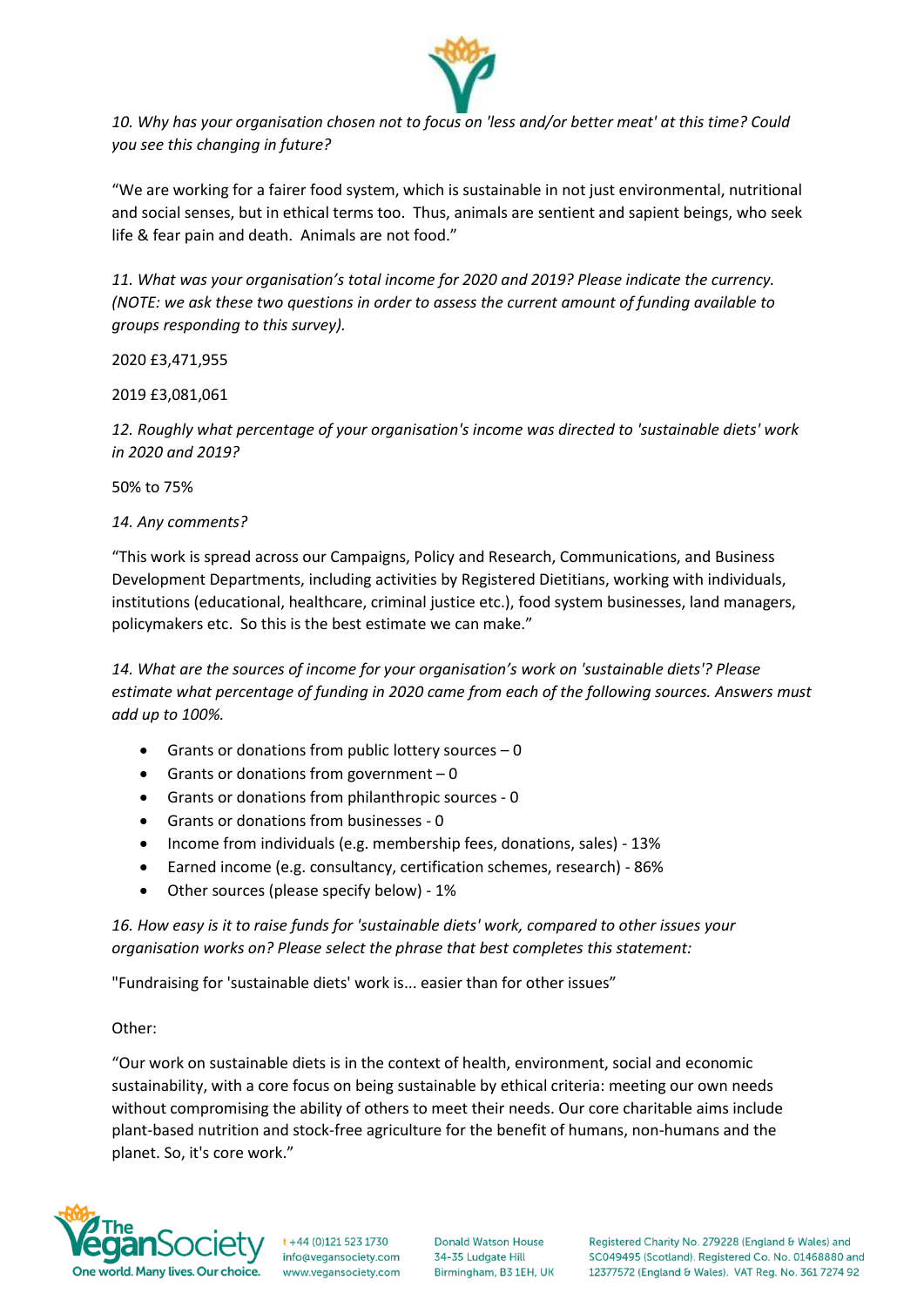

*17. Who are the most important funders of your organisation's work on 'sustainable diets', now or in the recent past? These might be philanthropic foundations, governments, EU institutions, companies, etc. (NOTE: we ask this in order to understand which funders work on these topics; responses will be aggregated and at no point will we disclose details of your organisation's own funding relationships).*

*Funder #1*: Manufacturers of vegan-friendly, plant-based foods and non-food products.

*Funder #2:* Individuals, both vegan themselves, and people who support sustainable plant-based diets.

## *Sector-level priorities: Strategies for 'sustainable diets' work*

*18. Think of all the other civil society organisations you know working on 'sustainable diets'. Which strategies are most in need of extra capacity, to accelerate the sector's collective impact? Please rank as many as you like, with 1=most important. (NOTE: use drag and drop to reorder the list).*

- 1. Other/ don't know (please specify below)
- 2. Public procurement (e.g. changing purchasing policies of government)
- 3. Food producer networks (e.g. co-operatives, organic farming or agroecology networks)
- 4. Direct service delivery (e.g. community gardens, food sharing networks, humanitarian aid)
- 5. Civil society coalitions and capacity-building (e.g. running networks, knowledge-sharing)
- 6. Lobbying or advocacy (e.g. influencing policy and politics)
- 7. Legal activity (e.g. litigation)
- 8. Auditing & practical business engagement (e.g. accreditation, certification, monitoring)
- 9. Strategic communications (e.g. developing frames and narratives that tell our stories better)
- 10. Behaviour change campaigns (e.g. to encourage healthier diet choices)
- 11. Research and analysis (e.g. scientific or policy-oriented)
- 12. Entrepreneurship (e.g. setting up new businesses or business models)
- 13. Activism and campaigning (e.g. public campaigns, petitions, protests)

## *19. Other/ any comments?*

"Grass-roots empowerment for putting the existing sustainable, healthy diets knowledge that individuals, families, communities and organisations already have, into practice."

*20. Think of the work done on 'sustainable diets' in the UK over the last few years. Which have been the most successful campaigns or initiatives (whether or not your organisation was involved), and what contributed to this success?*

"In terms of measured behaviour change, the biggest single shift in recent years may be the revealed preferences during the COVID19 pandemic, when people were both empowered and pressured into dietary change towards less meat and dairy, and more plant-based foods. This was facilitated by all the work done by The Vegan Society, other organisations, and plant-based food manufacturers, in the past 70+ years. The plant-based food people needed, was available through supermarkets and independent retailers due to our foundational efforts."

*21. Conversely, are there 'sustainable diets' campaigns or initiatives that worked less well, or even backfired by creating a public or political backlash. Which if any have failed, and why?*

"One of the least successful campaigns in terms of measured behaviour change towards more sustainable diets has been the most basic, 'Five-a-Day', despite the aim becoming widely known.



 $t + 44$  (0)121 523 1730 info@vegansociety.com www.vegansociety.com

**Donald Watson House** 34-35 Ludgate Hill Birmingham, B3 1EH, UK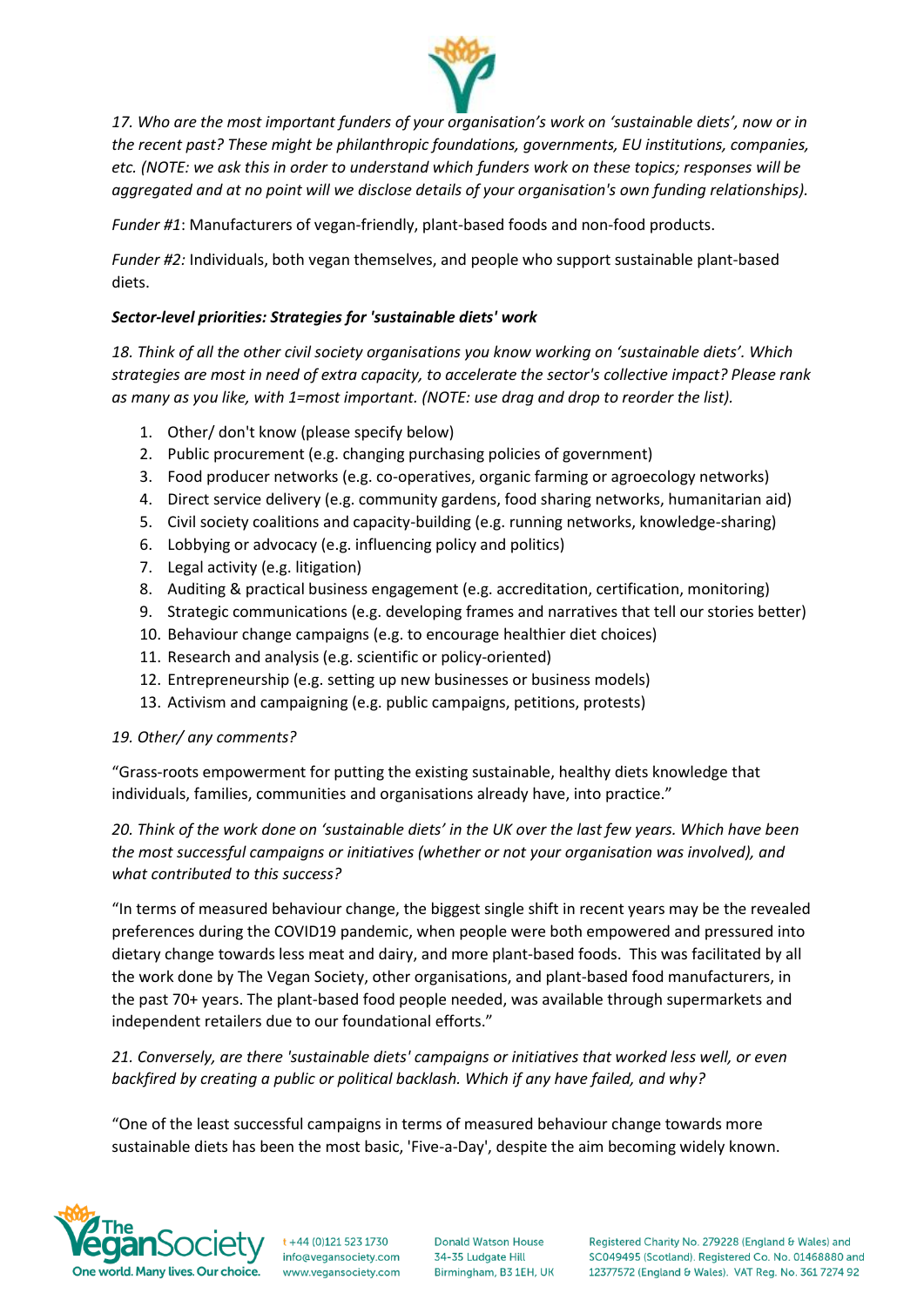

Most people in the UK are still not achieving this intake of fruit & veg, especially impoverished people."

## *Your views: How will a 'sustainable diets' transition come about?*

*There are different pathways that could be taken towards the goal of 'sustainable diets', and the consumption of 'less and/or better' meat'. Please use the sliders to indicate which statement you personally agree with more, moving it to the centre if you think each is equally important.*

*22. Which statement do you agree with more?*

*(a) Science and technological progress offer the best options for 'sustainable diets' transition*

*(b) We will not shift to 'sustainable diets' unless we reform food systems in far-reaching ways*

(b)

*23. Which statement do you agree with more?*

*(a) Current food system actors are capable of managing and delivering a 'sustainable diets' transition*

*(b) New entrants and disruptions are needed to catalyse a 'sustainable diets' transition; it won't happen without them*

(b)

*24. Which statement do you agree with more?*

*(a) The best way to bring about 'sustainable diets' is to focus on individual behaviour change*

*(b) The best way to bring about 'sustainable diets' is via legislation and policy change*

(b)

*25. Which statement do you agree with more?*

*(a) Food prices should be left to market forces of supply and demand*

*(b) Food prices should reflect environmental and social costs, via the use of taxes and subsidies if needs be*

(b)

*26. Which statement do you agree with more?*

*(a) Livestock and crop production need to be reintegrated, so as to support more diverse farming systems*

*(b) Increased specialisation of production is acceptable if it reduces the resource inputs (e.g. land, water) per unit of food yield*

Neither

*27. Which statement do you agree with more?*

*(a) Eating 'better meat' is more important than eating 'less meat'*



 $t + 44$  (0)121 523 1730 info@vegansociety.com www.yegansociety.com

**Donald Watson House** 34-35 Ludgate Hill Birmingham, B3 1EH, UK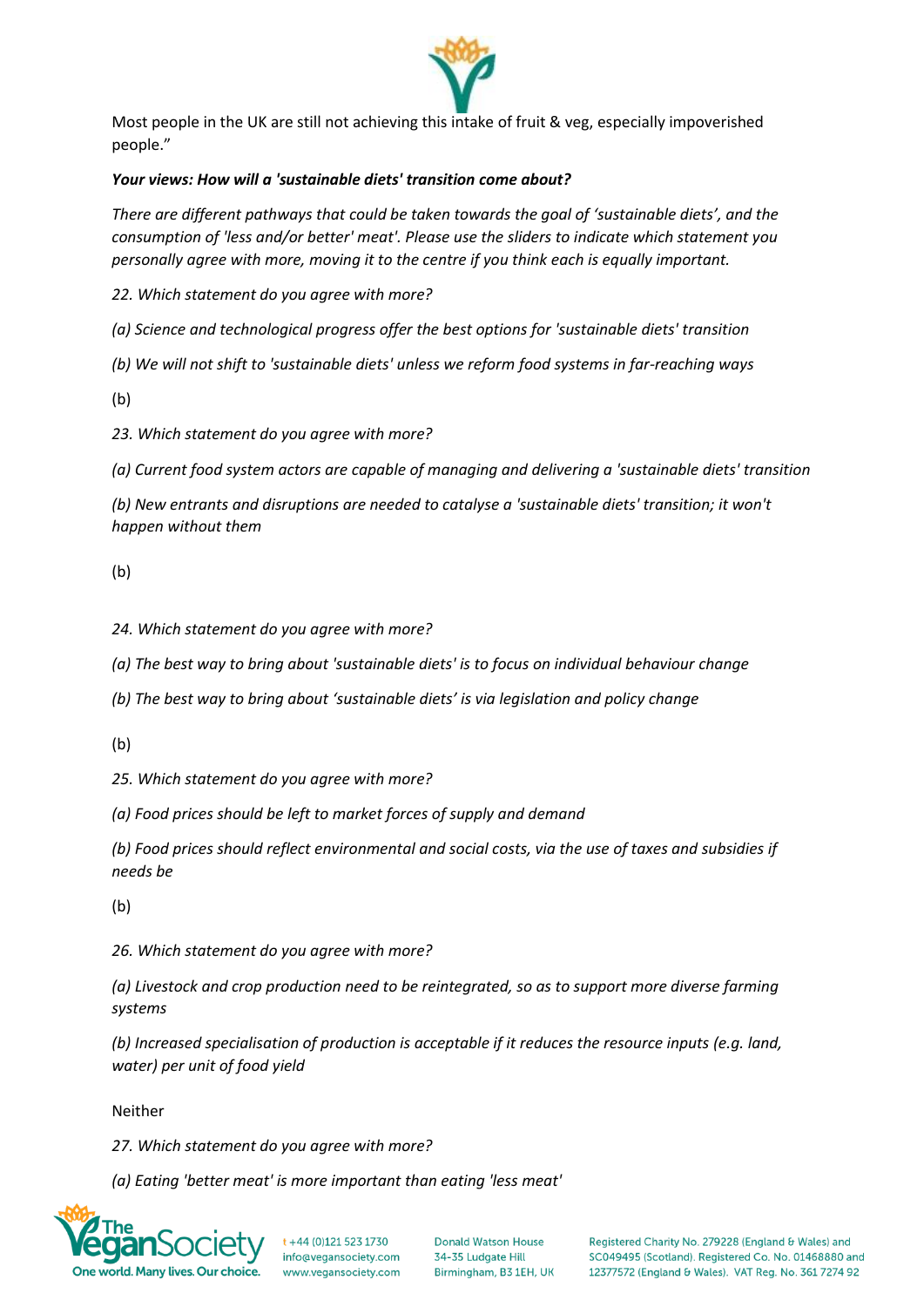

*(b) Eating 'less meat' is more important than eating 'better meat'*

Neither

#### *Networks and allies: Your partners in 'sustainable diets' work*

*28. How would you describe the current state of network development between civil society organisations working on 'sustainable diets' in the UK?* 

Moderate

*29. Any comments?*

"Farming of animals and eating of animal 'products' is not consistent with a nutritionally and environmentally and ethically sustainable diet. It's not sustainable for almost 8 billion humans and rising to rely upon eating things from animals for our nutrition. "

*30. What are the most important networks or alliances that you currently participate in, as part of your 'sustainable diets' work? Please name up to three networks, these may be based inside or outside your country.*

*Network #1:* SAFE Food Advocacy Europe https://www.safefoodadvocacy.eu/

*Network #2:* TABLE (was FCRN) https://www.tabledebates.org/

*Network #3:* IVU International Vegetarian Union https://ivu.org/

*31. Any comments?*

"We cannot participate in networks which do not actively promote vegan diets."

*32. Who are the most important partner organisations for your 'sustainable diets' work? Please name up to seven partners you currently work with. These could include businesses or government entities as well as CSOs, and be based inside or outside your country.*

*Organisation #1:* The Vegan-Organic Network

*Organisation #2:* The UK All-Parliamentary Group on Vegetarianism and Veganism

*Organisation #3:* British Dietetic Association

*Organisation #4* Vegetarian For Life

*33. Any comments?*

See below

*34. Are there any organisations that you hope to collaborate with more in the future in order to promote 'sustainable diets'? This could include CSOs from other sectors or business groups. Please name up to five organisations you think would make good partners in this work (whether or not you are actively discussing partnership with them now).*

*Organisation #1:* WHO

*Organisation #2*: EU



 $t + 44$  (0)121 523 1730 info@vegansociety.com www.vegansociety.com

**Donald Watson House** 34-35 Ludgate Hill Birmingham, B3 1EH, UK